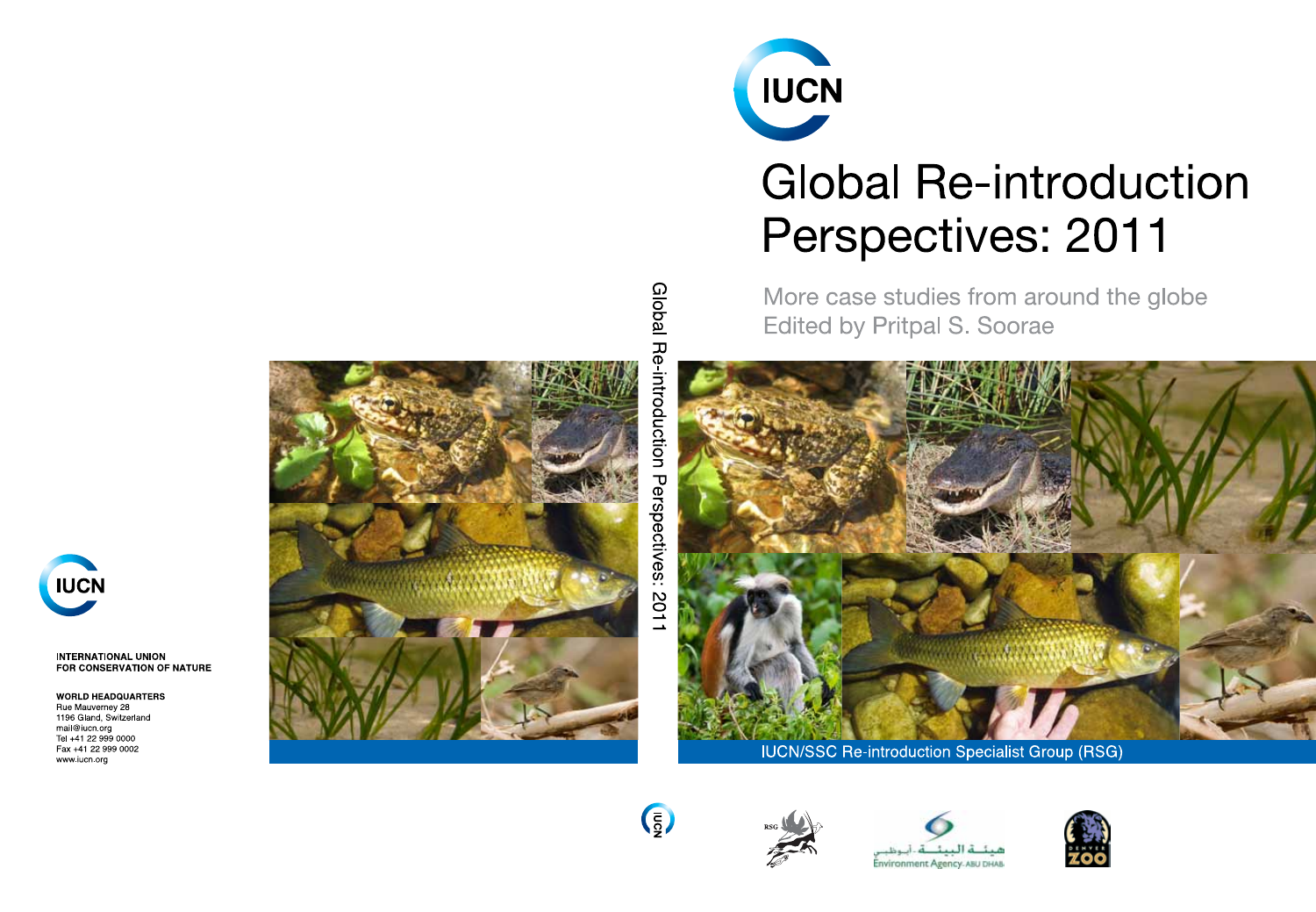

The designation of geographical entities in this book, and the presentation of the material, do not imply the expression of any opinion whatsoever on the part of IUCN or any of the funding organizations concerning the legal status of any country, territory, or area, or of its authorities, or concerning the delimitation of its frontiers or boundaries.

The views expressed in this publication do not necessarily reflect those of IUCN.

|                                     | Published by: IUCN/SSC Re-introduction Specialist Group & Environment Agency-ABU<br><b>DHABI</b>                                                                                                                                                                                                                                                                          |  |
|-------------------------------------|---------------------------------------------------------------------------------------------------------------------------------------------------------------------------------------------------------------------------------------------------------------------------------------------------------------------------------------------------------------------------|--|
| Copyright:                          | © 2011 International Union for the Conservation of Nature and Natural<br><b>Resources</b>                                                                                                                                                                                                                                                                                 |  |
| <b>Citation:</b>                    | Soorae, P. S. (ed.) (2011). Global Re-introduction Perspectives: 2011.<br>More case studies from around the globe. Gland, Switzerland: IUCN/SSC<br>Re-introduction Specialist Group and Abu Dhabi, UAE: Environment<br>Agency-Abu Dhabi. xiv + 250 pp.                                                                                                                    |  |
| <b>ISBN:</b>                        | 978-2-8317-1432-5                                                                                                                                                                                                                                                                                                                                                         |  |
| Cover photo:                        | Clockwise starting from top-left:<br>Mountain yellow-legged frog © Adam Backlin<br>i.<br>American alligator © Ruth Elsey<br>ii.<br>iii. Dwarf eelgrass © Laura Govers, RU Nijmegen<br>iv. Mangrove finch © Michael Dvorak BirdLife Austria<br>Berg-Breede whitefish © N. Dean Impson<br>V <sub>1</sub><br>vi. Zanzibar red colobus monkey © Tom Butynski & Yvonne de Jong |  |
| <b>Cover design</b><br>& layout by: | Pritpal S. Soorae, IUCN/SSC Re-introduction Specialist Group                                                                                                                                                                                                                                                                                                              |  |
| <b>Produced by:</b>                 | <b>IUCN/SSC Re-introduction Specialist Group &amp; Environment Agency-ABU</b><br><b>DHABI</b>                                                                                                                                                                                                                                                                             |  |
|                                     | Download at: www.iucnsscrsg.org                                                                                                                                                                                                                                                                                                                                           |  |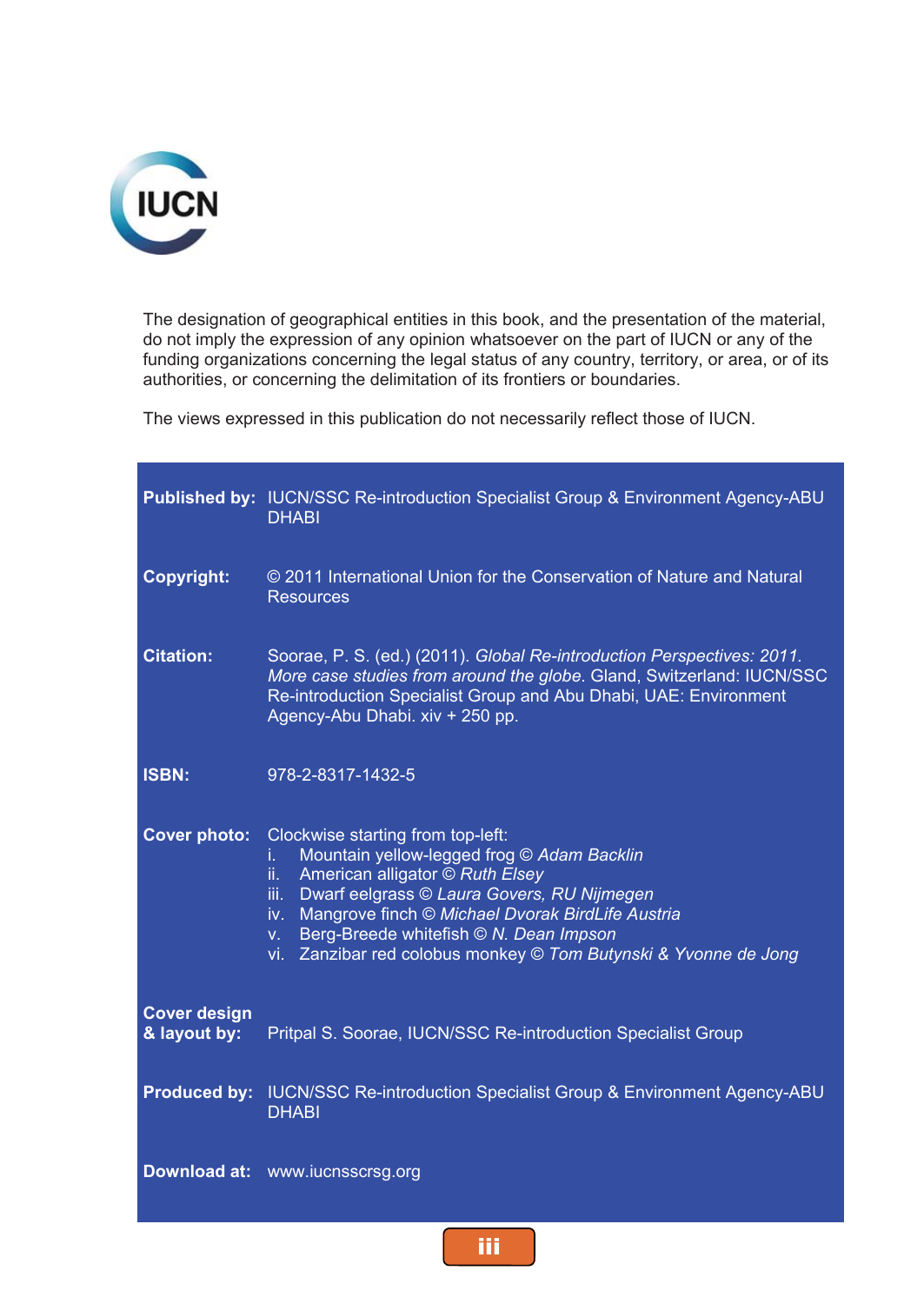# **Re-introduction of the American burying beetle to Nantucket Island, Massachusetts, USA**

**Andrew Mckenna-Foster1 & Lou Perrotti2**

**1 - Maria Mitchell Association, 4 Vestal Street, Nantucket MA 02554, USA**  *amckennafoster@mmo.org* **2 - Roger Williams Park Zoo, 1000 Elmwood Avenue, Providence, RI 02907, USA** 

*lperrotti@rwpzoo.org*

# **Introduction**

The American burying beetle (*Nicrophorus americanus* Silphidae), is a federallylisted endangered beetle once common throughout the eastern half of the United States and now surviving in only a few isolated or undisturbed habitats in eight states. This species rears its young on vertebrate carrion weighing between 80 g - 180 g and it shows some of the highest levels of parental care known among insects. As part of an 18 year project under the supervision of the U.S. Fish and Wildlife Service, the Roger Williams Park Zoo (RWPZ) and the Nantucket Maria Mitchell Association (MMA) have worked to re-introduce the American burying beetle to Nantucket Island, Massachusetts. Nantucket Island is approximately 41 km from Cape Cod, Massachusetts and is just under 129 km<sup>2</sup> in area. It contains large acreages of open conservation land that provide habitat for numerous state and federally-listed species. Other than feral cats there are no mammal scavengers to compete with the beetles for the carrion resource. The last record of an American burying beetle on Nantucket was in 1926. This is currently the only successful re-introduction of this species in the country.

# **Goals**

- x Goal 1: Build a relationship with public and private **landowners**
- Goal 2: Identify appropriate release sites on the eastern and western sides of Nantucket Island.
- x Goal 3: Establish a genetically-diverse captive population of American burying beetles to provide the numbers of beetles needed for release.
- Goal 4: Conduct annual releases.



American burying beetle (Nicrophorus americanus) © Roger Williams Park Zoo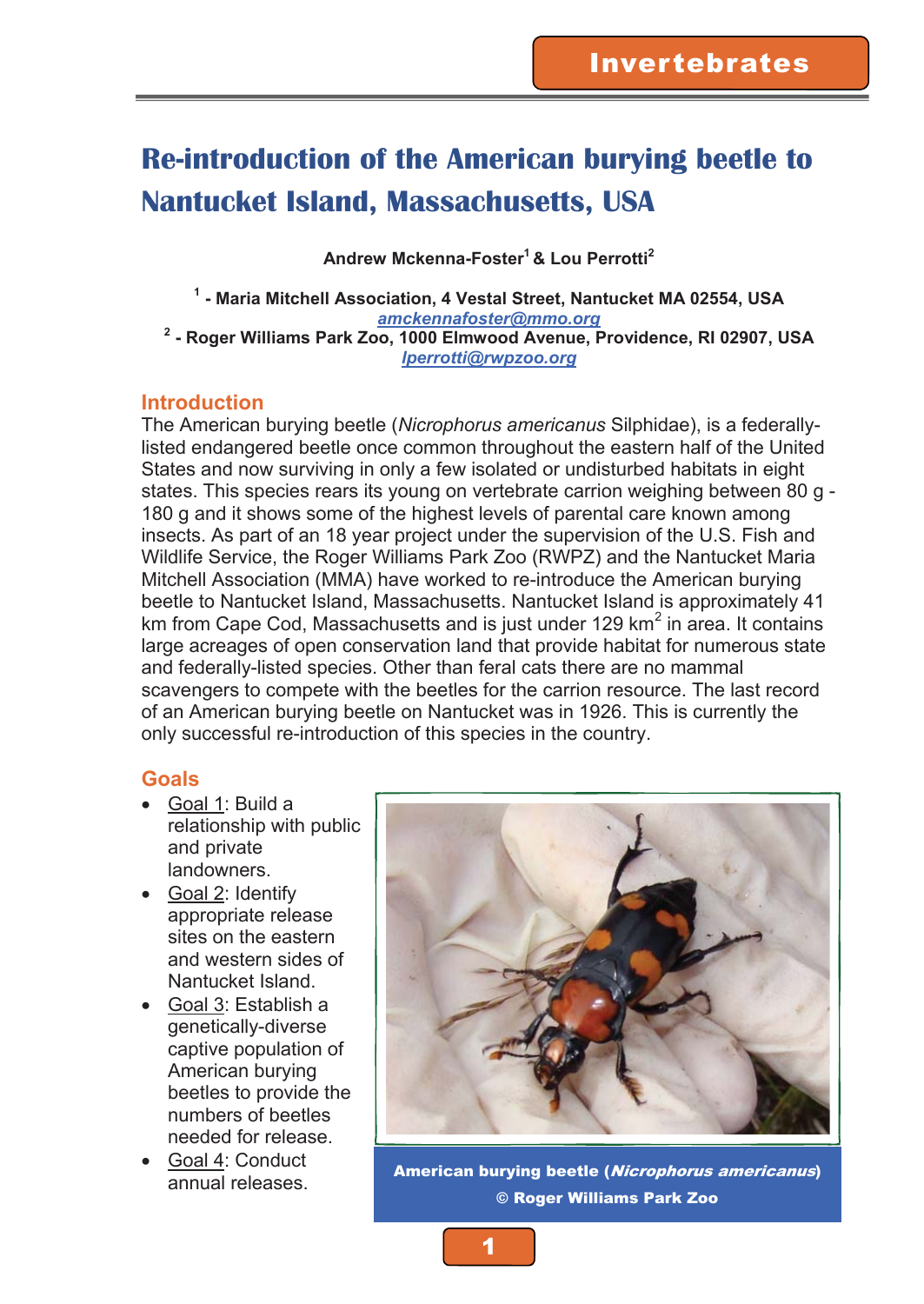• Goal 5: Annual monitoring of re-introduced population to determine size and distribution.

# **Success Indicators**

- Indicator 1: Successful captive breeding program.
- Indicator 2: Continued presence of the beetles post release.
- $\bullet$  Indicator 3: Expansion of re-introduced population from the original release sites.
- Indicator 4: Self-sustaining American burying beetle population on Nantucket Island.

# **Project Summary**

#### **Feasibility**

**Natural history and conservation status:** The federally endangered American burying beetle is the largest of the *Nicrophorus* beetles in North America, measuring 25 - 35 mm in length. It formerly ranged across the eastern half of the United States extending westward into Nebraska. Little is known about its former habitat-use but current populations persist in open grasslands. *Nicrophorus*  species (of which there are 14) rear young on small dead mammals, birds, and reptiles. American burying beetles require larger and higher-quality carcasses for reproduction than other *Nicrophorus* beetles (Kozol, 1990) and this is a key component to reproductive success. High densities of mammalian scavengers may compete with these beetles for carrion and the extinction or drastic reduction of potential carrion species (e.g. passenger pigeons) probably increased this competition. Unusually, American burying beetles disappeared from the middle of their range and have persisted only on the fringes. Natural populations currently only exist from Texas north to South Dakota and on Block Island, Rhode Island.

**Implementation:** The American burying beetle is not yet in the forefront of the public's awareness and there are few cultural or political issues. There is concern for maintaining genetic diversity between the widely separated western and eastern populations. Little is known about diseases or parasites that affect this species and these issues were not directly addressed in this re-introduction program. The main concern is finding areas with natural sources of carrion and suitable habitat.

A rearing program was initiated at Boston University (BU) and successfully expanded at the Roger Williams Park Zoo (RWPZ) in Providence, Rhode Island (RI). The colonies at both BU and RWPZ were started using beetles from the natural Block Island, RI population. RWPZ has produced over 5,000 beetles for release and for a public exhibit at the zoo. One of the benefits of working with most invertebrate species is the relatively small space required to house entire colonies. RWPZ houses the beetle colony in an 2.4 m x 3.6 m room fitted with shelving. The room is maintained on a twelve-hour light cycle and kept at approximately  $20^{\circ}$  C. Beetles are housed in clear plastic boxes separated by same sex groups of siblings. Substrate for the containers consists of brown paper towels. The towel is placed in the containers and moistened with aged tap water.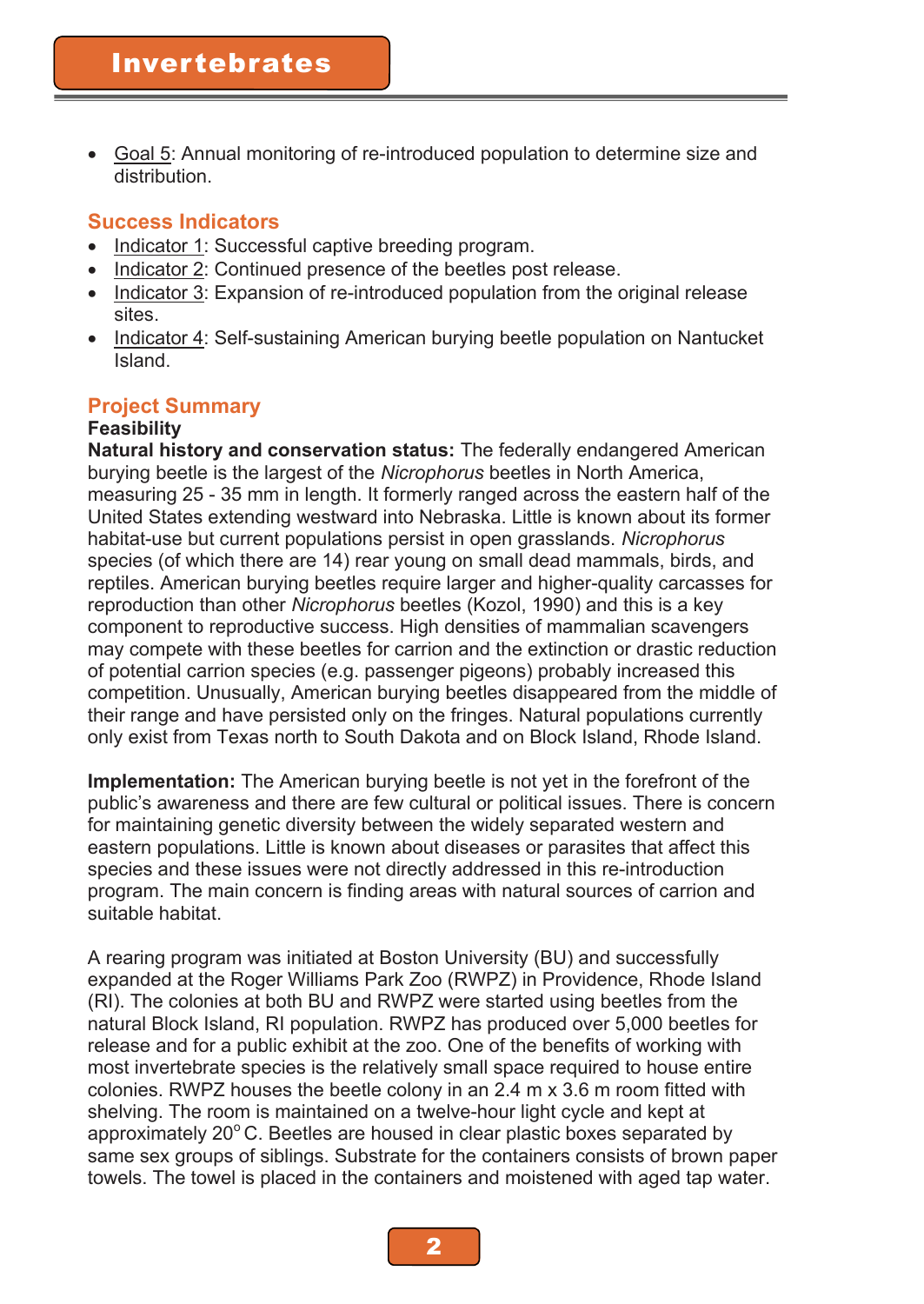# Invertebrates

The beetles are maintained on a diet of mealworms, wax worms, and frozen-thawed pinkie mice.

Breeding the American burying beetle is a relatively low cost affair. Using protocols developed by Dr. Andrea Kozol of Boston University (BU), five-gallon black plastic flower pots are filled threequarters full with rich topsoil to serve as nurseries. The soil is firmly packed to make carcass burial and the excavation of a brood chamber



Trapping and provisioning in open grassland and low shrub-land habitat © Roger Williams Park Zoo

possible. Pre-determined pairs of beetles are placed in each bucket. The Association of Zoos and Aquariums (AZA) Species Survival Plan (SSP) maintains a stud book as a tool to insure the genetic viability of the captive populations. Frozen-thawed 80 g - 180 g quail carcasses are placed on the soil surface for the beetles to bury and prepare as a food source for their larvae. In the past, suitablesized rats have been used in place of quail with equal results. The flowerpots are covered with clear Plexiglas covers and weighted with bricks or rocks to prevent escape. Once their parental role of carcass preparation and larvae rearing is complete the adults are removed from the brood, they are housed separately and heavily feed mealworms for about two weeks. These adults may be used again. The larvae take around 45 days to pupate.

In a pre-Nantucket release pilot study, captive reared beetles were released on Penikese Island, MA and the population persisted for seven years with no other re -introductions. In 1994, Nantucket Island, MA became the site of a full-scale release. Over 13 years, the project released 2,923 beetles. Beetles are released by burying them in pairs or singly with a quail carcass. Each burial is called a brood, and between 50% and 70% of broods successfully rear young on Nantucket. Success and estimates of larvae numbers are determined by exhuming 30% of the broods after 12 days. The broods are reburied immediately.

**Post-release monitoring:** The first stage of post-release monitoring consisted of trapping as many wild beetles as possible in traps baited with rotten chicken and provisioning pairs with quail carcasses. The number of beetles captured per trap effort has generally increased each year. The second stage of monitoring started in 2011 with a drastic, but planned, decrease in the number of provisioned beetles. Only 24% of the captured beetles (50 out of 212) were provisioned. This is less than half the number provisioned in 2010.The beetles will be monitored in